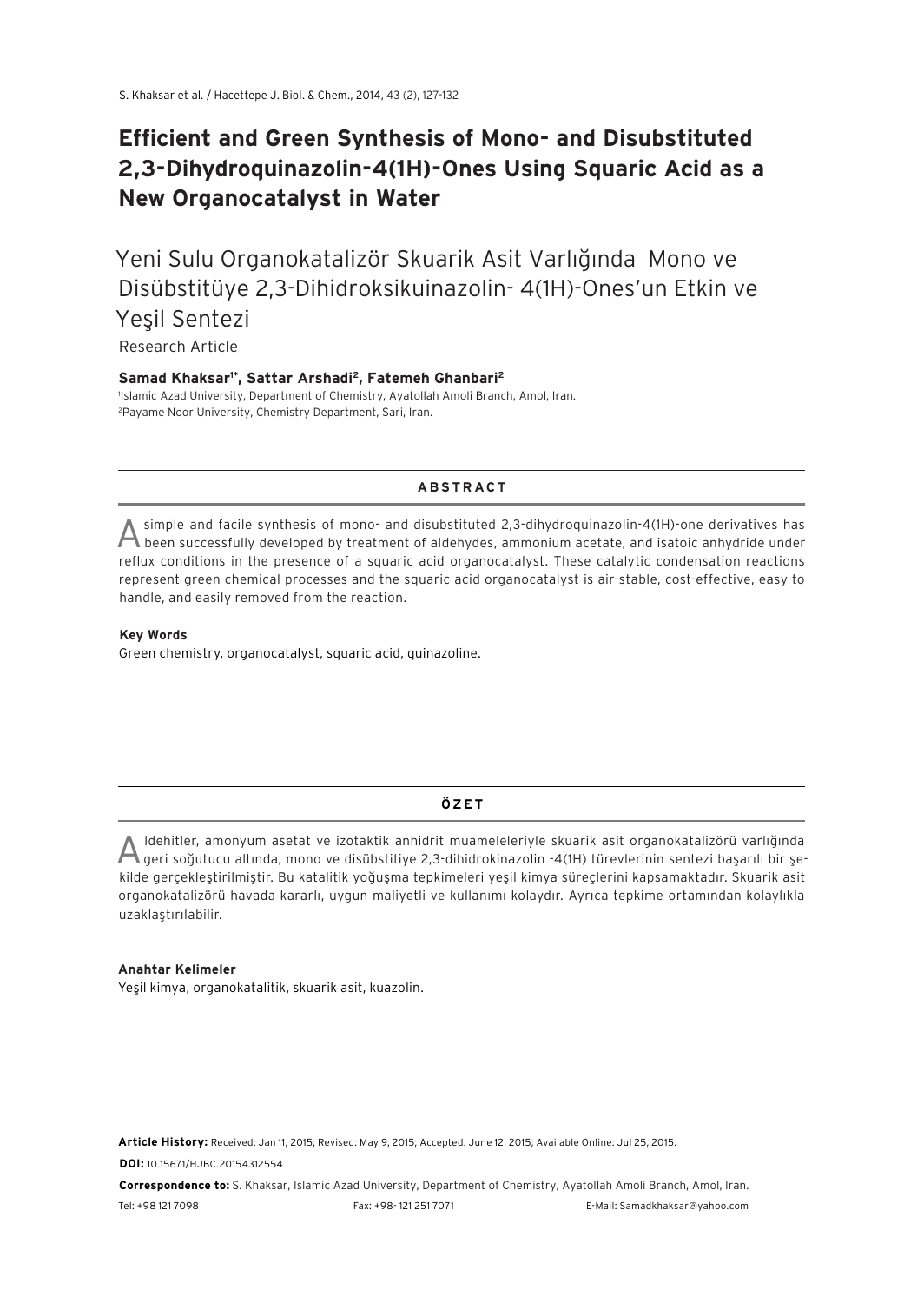# **INTRODUCTION**

uinazoline and its derivatives are gaining importance in medicinal and organic chemistry. They have displayed broad spectrum of pharmacological and biological activities, such as antifertility, antibacterial, antitumor, antitremor, antifungle, and mono-amine oxidize inhibition [1-4]. Moreover, some of them are also known to act as selective inhibitors of the tyrosine-kinase activity of the epidermal growth factor receptor (EGFR) and as RNA binding reagents [5]. In particular, 3,4-dihydroquinazoline derivatives have been found to have excellent T-type calcium channel blocking activity [6]. For these reasons, much attention has been paid to the synthesis and biological evaluation of quinazoline derivatives. Several methods have been reported for the synthesis of 2,3-dihydroquinazolinone derivatives through one-pot condensation of isatoic anhydride and amines with aldehydes in organic solvent [7-14]. These methods show varying degrees of successes as well as limitations, such as the usage of hazardous, volatile solvents, toxic and expensive metal catalysts, cumbersome chromatographic separation procedures, high heating and low yields. Therefore, the development of novel methods toward focused libraries of such compounds is of great importance to both medicinal and synthetic chemists.

Owing to their unique physicochemical properties (a large temperature window in which it remains in the liquid state, extensive hydrogen bonding, high heat capacity, large dielectric constant, and optimum oxygen solubility to maintain aquatic life forms), the use of water as a solvent is attracting growing interest as green reaction media for various organic transformations [15-18]. Moreover, the high polarity of water has possibility to stabilize an ionic intermediate [19]. In recent years, organocatalysts have gained prominence, due to their significant advantages over the metallic catalysts, such as increased activity, selectivity, negligible equipment corrosion, ease of product separation, and reusability [20-26]. In recent years, squaric acid has proved to be very useful as a Brønsted acid catalyst in carrying out various organic transformations [27–29]. Squaric acid has received extensive recognitions in organic

synthesis due to its unique properties of being readily affordable, water stability, operational simplicity, strong tolerance to oxygen, and nitrogen-containing substrates and functional groups, and it can often be used in catalytic amounts [30]. In a continuation of our interest in developing more efficient and environmentally benign methodologies [31–33], we report a new, convenient, mild, and efficient procedure for the synthesis of quinazoline derivatives, which are obtained through a one-pot three-component condensation reaction of of aldehydes, amines, and isatoic anhydride under reflux conditions using squaric acid as an efficient organocatalyst in water (Scheme 1).

## **MATERIALS and METHODS**

## **Apparatus and analysis**

NMR spectra were determined on an FT-NMR Bruker AV-400 spectrometer in CDCI<sub>3</sub> and are expressed in values relative to tetramethylsilane; coupling constants (J) are measured in Hertz. Melting points were determined on an Electrothermal 9100 apparatus. Infrared spectra were recorded on a Rayleigh WQF-510 Fourier transform instrument. Commercially available reagents were used throughout without further purification.

# *General procedure for the synthesis of 2,3-dihydroquinazolin-4(1H)-ones:*

A mixture of isatoic anhydride (1 mmol), an aromatic aldehyde (1 mmol) and ammonium acetate (1.2 mmol) dissolved in 3 mL water, and squaric acid (1 mol%) was stirred for 3 h at 100°C. The reaction was monitored by TLC. The reaction mixture, after being cooled to room temperature was poured onto crushed ice and stirred for 5–10 min. The crystalline product was collected by filtration under suction (water aspirator), washed with ice-cold water (40 mL) and then recrystallized from hot ethanol to afford pure products.

# **Spectroscopic data for selected examples follow:**

2,3-Dihydro-2-phenylquinazolin-4(1H)-one (4a) mp: 225–227°C; IR (KBr, cm-1): 1508, 1610, 1653, 3062, 3302; <sup>1</sup>H NMR (400 MHz, CDCI<sub>3</sub>):  $\delta = 5.76$ (s, 1 H), 6.68 (t, *J* = 7.4 Hz, 1H), 6.76 (d, *J* = 8.09 Hz,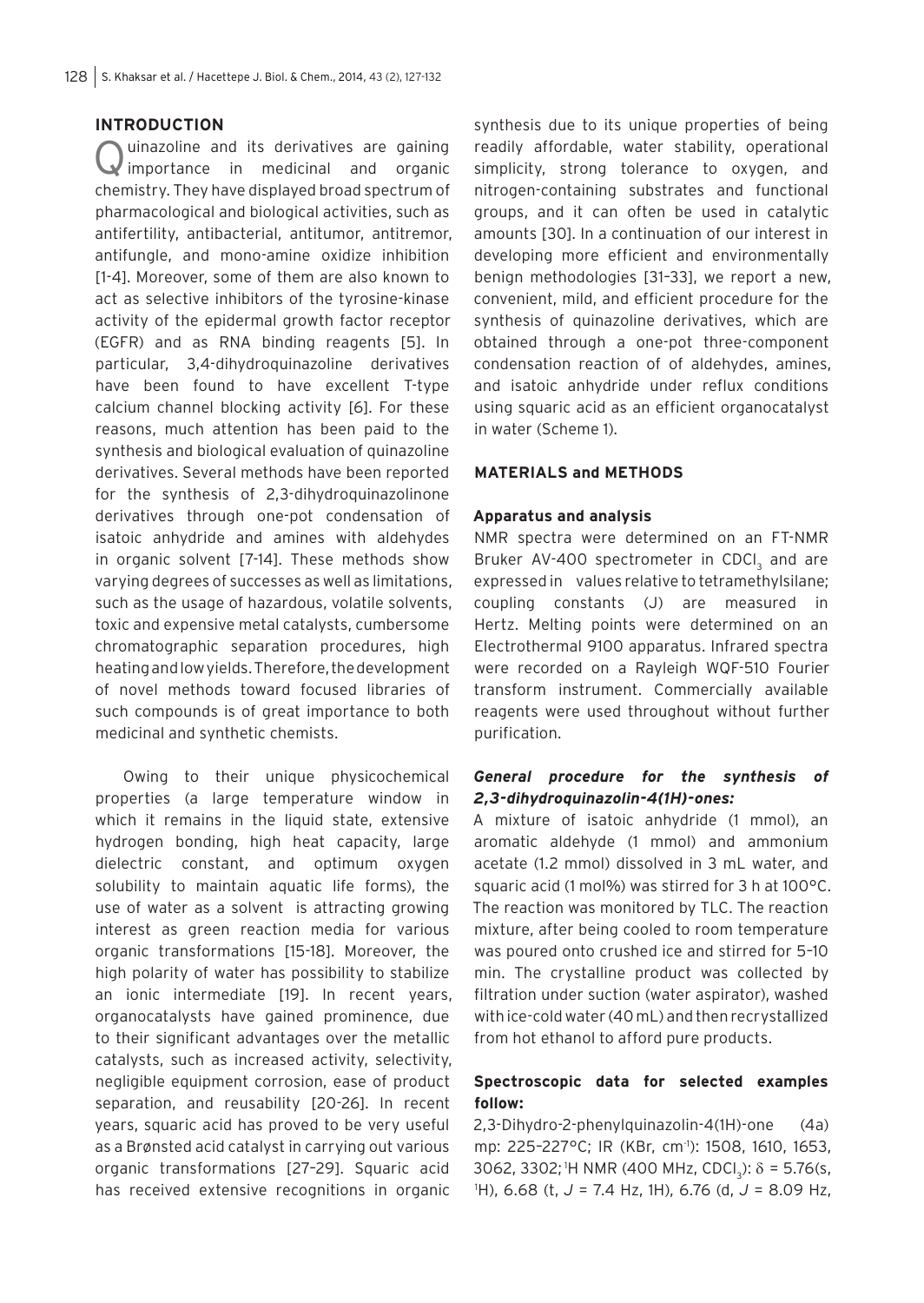

**Scheme 1.** Synthesis of 2,3- dihydroquinazolin-4(1H)-one derivatives.



**Scheme 2.** Proposed mechanism for quinazoline synthesis.

1H), 7.10 (br s, NH), 7.25 (t, *J* = 7.3 Hz, 1H), 7.33–7.41 (m, 3H), 7.50 (d, *J* = 7.44 Hz, 2H), 7.62 (d, *J* = 7.7 Hz, <sup>1</sup>H), 8.28 (br s, NH); <sup>13</sup>C NMR (100 MHz, CDCl<sub>3</sub>): δ = 67.4, 115.2, 115.8, 117.9, 127.7, 128.2, 129.1, 129.3, 134.1, 142.5, 148.7, 164.4.

2-(4-Chlorophenyl)-2,3-dihydroquinazolin-4(1H)-one (4b) mp: 201–203°C; IR (KBr, cm-1): 1292, 1483, 1650, 1667, 3025, 3307; 1 H NMR (400 MHz, CDCl<sub>3</sub>): δ = 5.77 (s, <sup>1</sup>H), 6.70 (t, J = 8.1 Hz, 1H), 6.95 (d, *J* = 6.4 Hz, 1 H), 7.15 (br s, 1 H, NH), 7.22–7.47 (m, 3H), 7.51 (d, J = 8.8 Hz, 2H), 7.61 (dd, J<sub>1</sub> = 7.8 Hz, *J*2 = 1.3 Hz, 1 H), 8.34 (br s, NH); 13C NMR (100 MHz, CDCl*3*): δ = 65.8, 114.4, 115.1, 117.27, 127.3, 128.3, 128.7, 132.9, 133.3, 140.7, 147.7, 163.4.

2-(4-Bromophenyl)-2,3-dihydroquinazolin-4(1H)-one (4e) mp: 201–203°C; IR (KBr, cm-1): 1430, 1480, 1651, 1665, 3025, 3188, 3307; 1 H NMR (400 MHz, CDCl<sub>3</sub>):  $\delta$  = 5.76 (s, <sup>1</sup>H), 6.67-6.77 (m, 2H), 7.15 (s, <sup>1</sup>H, NH), 7.25 (dt, J<sub>1</sub> = 7.7 Hz, J<sub>2</sub> = 1.5 Hz, <sup>1</sup>H), 7.45 (d, *J* = 8.6 Hz, 2H), 7.58–7.62 (m, 3H), 8.35 (br s, NH); <sup>13</sup>C NMR (100 MHz, CDCl<sub>3</sub>):  $\delta$  = 65.8, 114.4, 114.9, 117.3, 121.5,127.3, 129.1, 131.2, 133.4, 141.1, 147.6, 163.5.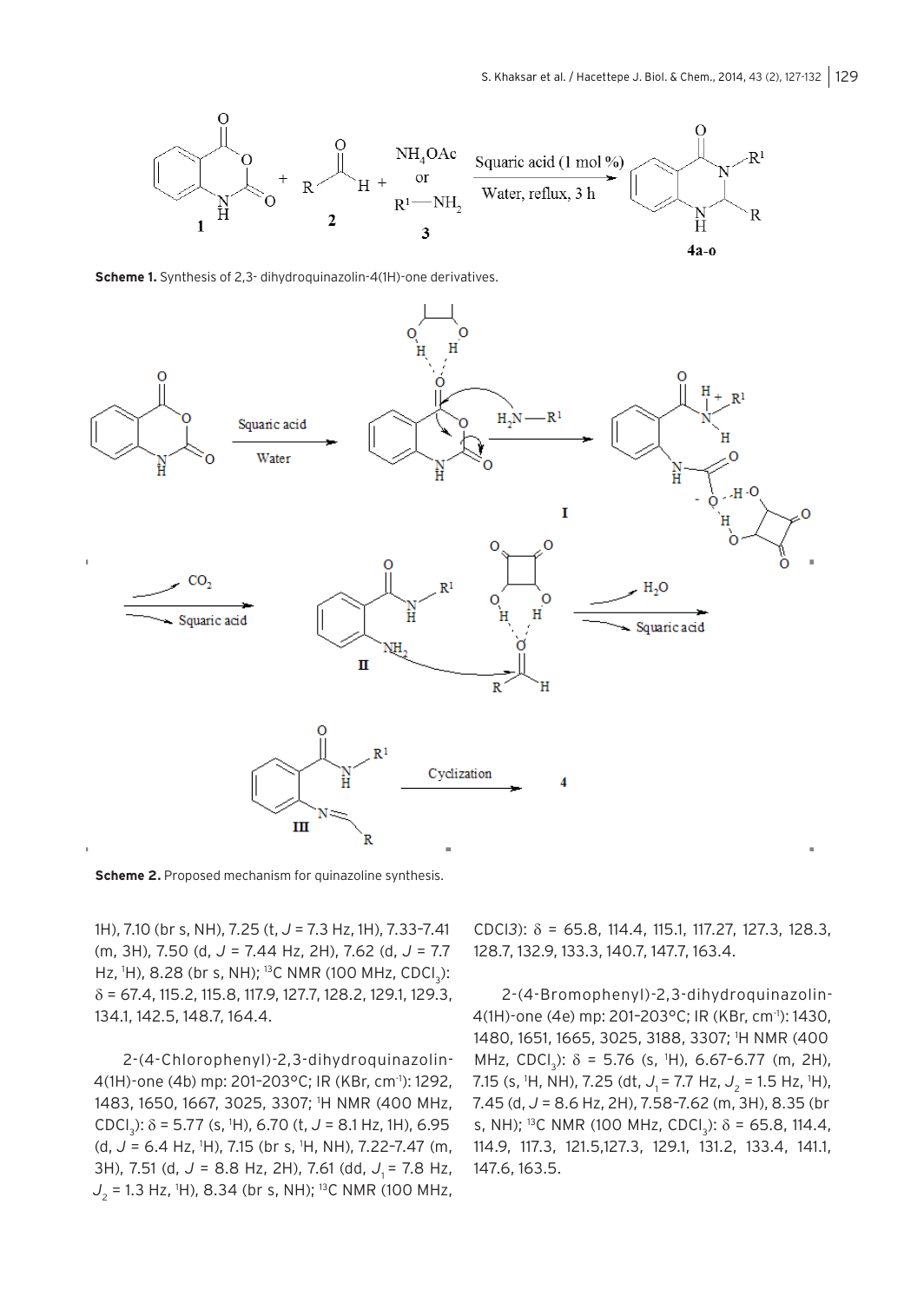3-Phenyl-2-(3,4,5-trimethoxy-phenyl)-2,3 dihydro-1H-quinazolin-4-one (4k) mp: 194-196 °C; IR (KBr): 1417, 1460, 1521, 1616, 1638, 2938, 3410 cm<sup>-1</sup>; 1H NMR (400 MHz, CDCl<sub>3</sub>):  $\delta$  = 3.70 (s, 6H), 3.81(s, 3H), 4.84 (s, 1 H), 6.04 (s, 1 H), 6.55 (s, 2H), 6.67 (d,  $J = 8.0$  Hz, 1H), 6.92 (t,  $J = 7.5$  Hz, 1H), 7.20-7.24 (m, 3H), 7.30−7.36 (m, 3H), 8.03 (d, *J* = 7.0 Hz, 1H); <sup>13</sup>C NMR (100 MHz, CDCl<sub>3</sub>):  $\delta$  = 55.8, 60.5, 74.6, 115.2, 116.8, 118.5, 120.3, 120.7, 126.6, 127.1, 129.2, 133.8, 136.1, 138.2, 140.3, 145.5, 154.2, 164.1.

2-(4-Methoxyphenyl)-3-p-tolyl-2,3-dihydro-1H-quinazolin-4-one (4o) mp 247−249°C; IR (KBr): 1393, 1480, 1585, 1605, 1635, 3413 cm<sup>-1</sup>; 1H NMR (400 MHz, CDCl<sub>3</sub>):  $\delta$  = 2.28 (s, 3H), 3.75 (s, 3H), 4.80 (s, 1 H), 6.02 (s, 1 H), 6.65 (d, *J* = 8.0 Hz, 1 H), 6.76 (d, *J* = 8.0 Hz, 2H), 6.88 (t, *J* = 7.0 Hz, 1H), 7.05 (d, *J* = 8.5 Hz, 2H), 7.07 (d, *J* = 8.5 Hz, 2H), 7.25−7.31 (m, 3H), 7.95-8.10 (m, <sup>1</sup> H); 13C NMR (100 MHz, CDCl<sub>3</sub>):  $\delta$  = 21.2, 55.5, 74.1, 113.9, 114.5, 114.8, 117.1, 119.5, 120.6, 126.9, 128.2, 129.8, 130.1, 132.1, 133.7, 136.5, 138.1, 145.4, 158.9, 162.8.

3-(4-Methoxyphenyl)-2-m-tolyl-2,3-dihydro-1H-quinazolin-4-one (4p) mp 212-213°C; IR (KBr): 1485, 1510, 1610, 1635, 3135 cm-1; 1H NMR (400 MHz, CDCl3):  $\delta$  = 2.25 (s, 3H), 3.75 (s, 3H), 5.97  $(s, 1H)$ , 6.59 (d, J = 8.0 Hz, 1H), 6.76 (d, J = 9.0 Hz, 2H), 6.83-6.92 (m, 1H), 7.06−7.08 (m, 3H), 7.13-7.16 (m,3H), 7.25-7.30 (m, 1H), 8.02 (dd, J = 7.5, 1.6 Hz, 1H); 13C NMR (100 MHz, CDCl3): δ = 22.1, 55.2, 74.7, 114.2, 114.8, 117.1, 119.5, 123.8, 127.5, 128.4, 128.6, 129.1, 129.7, 134.1, 138.4, 140.2, 145.4, 158.3, 163.6.

# **RESULT AND DISCUSSION**

Initially, we explored the synthesis of 2,3-dihydroquinazolin-4(1H)-ones (4a) via a threecomponent condensation of benzaldehyde (1 mmol), isatoic anhydride (1 mmol), and ammonium acetate (1.2 mmol) in order to identify optimal reaction conditions (Table 1).

Reaction at 100°C in water in the presence of 1 mol% squaric acid afforded the product 4a in 90 % yield (Table 1, entry1). Increasing either the amount of catalyst and/or prolonging the reaction time did not improve the yield (Table 1, entry 10), while reducing these factors led to a reduction in

product yield (Table 1, entry 3). Building upon this result, further studies were conducted and it was found that 1 mol% of squaric acid was optimum for this reaction and gave a product of 90 % yield in just 3 h (Table 1, entry 4). The reaction was also examined in solvents such as toluene, THF, CH<sub>2</sub>Cl<sub>2</sub>, ethanol, and diethyl ether. In the presence of solvents, the reaction was sluggish and the formation of byproducts was observed (Table 1, entries 5–9). Moreover, when the reaction was carried out in water medium, in most cases a solid product was separated at the end of the reaction.

To establish the scope and generality of this three-component reaction, we extended our studies with a wide range of substrate combinations, and the desired substituted quinazolines were obtained in excellent yields (Table 2).

This protocol well tolerates aromatic aldehydes containing both electron donating and electron-withdrawing substituents. The electronic effect seemed to have a slight influence on the reaction since either the electronwithdrawing or the electron-donating groups on the different aromatic ring resulted in the scarcely discriminated yields from the reaction, as evidenced by benzaldehydes with either an o- or a p-Cl substituent (Table 2, entries 2, 3), which resulted in the corresponding products (95–92%). To expand the scope of amine substrates, ammonium acetate and primary aromatic amines including aniline, p-toluidine, p-methoxyaniline and 4-chloroaniline were applied to this protocol. In all cases, the desired reactions took place successfully to afford a series of 2,3-dihydroquinazolin-4 (1H)-one (4i-4q) in good yields. However, aliphatic aldehydes did not undergo condensation under this reaction condition, because of irreversible salt formation between aliphatic amines and squaric acid. The experimental procedure is very efficient, convenient, rapid and has the ability to tolerate a variety of other functional groups, such as alkyl, methoxyl, nitro, and halides under these reaction conditions. One of the major advantages of this protocol is the isolation and purification of the products, which have been achieved by simple filtration and crystallization of the crude products.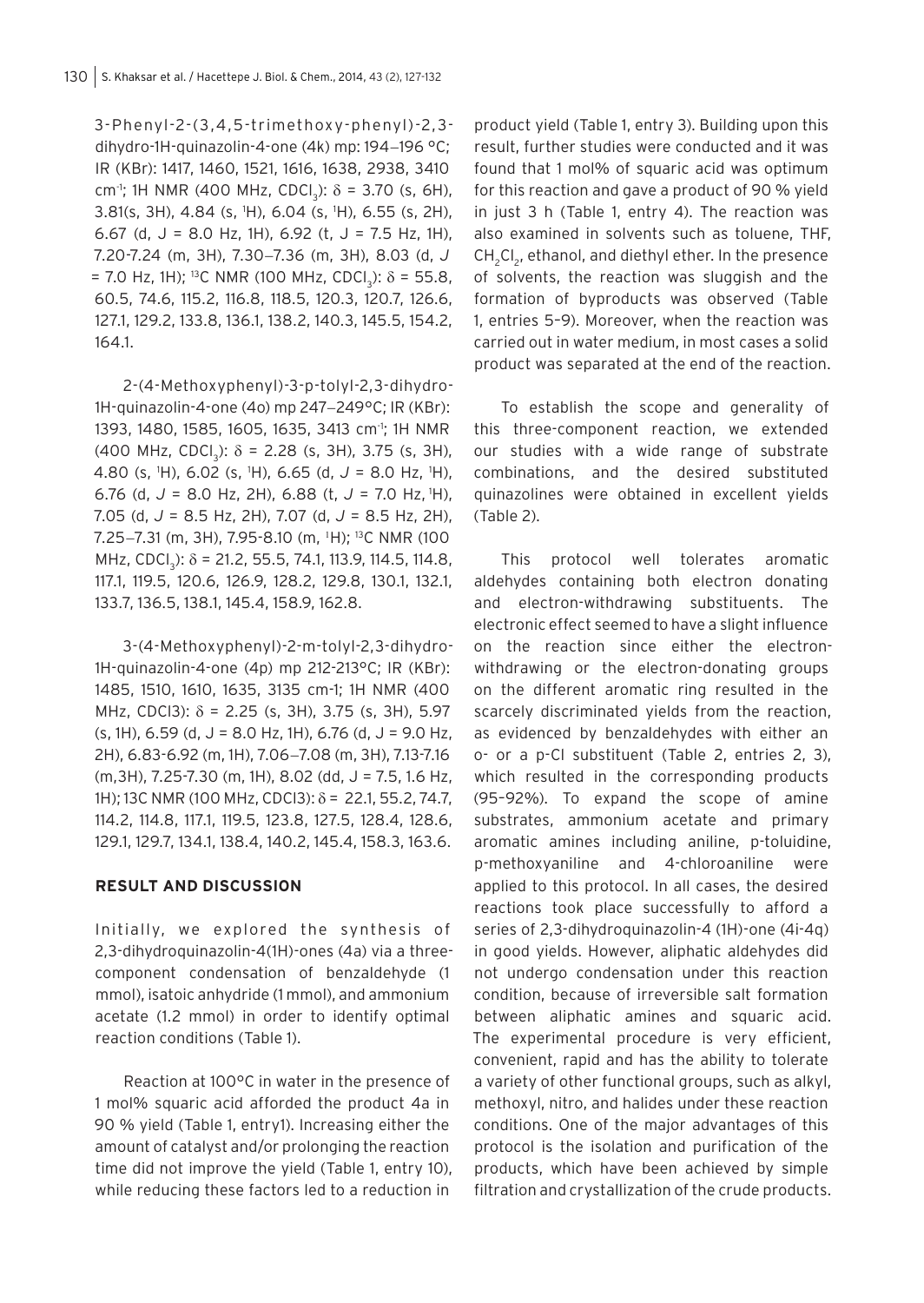| Entry          | SA amount<br>(mod 96) | Condition/solvent                   | Time (h)/yield |  |  |
|----------------|-----------------------|-------------------------------------|----------------|--|--|
| 1              | $\circ$               | r.t/ $H2O$                          | 24/0           |  |  |
| 2              |                       | r.t/ $H2O$                          | 24/20          |  |  |
| 3              | 0.5                   | 100°C / H <sub>2</sub> O            | 5/70           |  |  |
| $\overline{4}$ | 1                     | $100^{\circ}$ C/H <sub>2</sub> O    | 3/90           |  |  |
| 5              |                       | r.t/CH <sub>2</sub> Cl <sub>2</sub> | 24/0           |  |  |
| 6              | 1                     | r.t/THF                             | 24/0           |  |  |
| $\overline{7}$ |                       | r.t/ethanol                         | 24/10          |  |  |
| 8              |                       | r.t/toluene                         | 24/0           |  |  |
| 9              | 1                     | r.t/diethyl ether                   | 24/0           |  |  |
| 10             | $\overline{c}$        | 100°C / H <sub>2</sub> O            | 3/90           |  |  |

**Table 1.** Effect of different squaric acid (SA) and solvent on formation of 4.

**Table 2.** Squaric acid catalyzed synthesis of 2,3-dihydroquinazolin-4(1H)-ones.

| Entry            | Aldehyde                    | Amine               |                  | Product Yield % | $mp^{\circ}C$ <sup>ref</sup> | Entry | Aldehyde                       | Amine            | Product                 |        | $mp^{\circ}C$ <sup>ref</sup> |
|------------------|-----------------------------|---------------------|------------------|-----------------|------------------------------|-------|--------------------------------|------------------|-------------------------|--------|------------------------------|
| $\mathbf 1$      | $\sim$ CHO                  | NH <sub>4</sub> OAc | 4                | $90\,$          | 224-225 31                   | 11    | MeO CHO<br>MeO'                | 'NH <sub>2</sub> | 4                       | 85     | 193-19533                    |
| $\boldsymbol{2}$ | <b>CHO</b><br>$Cl^{\prime}$ | NH <sub>4</sub> OAc | 4                | 95              | 200-202 32                   | 12    | OMe<br>$\sim$ CHO<br>Br        | NH,              | 4                       | $90\,$ | $186\text{-}188\, {}^{33}$   |
| $\mathbf{3}$     | $\sim$ CHO                  | NH <sub>4</sub> OAc | 4                | 90              | 142-18432                    | 13    | $\mathbb{Q}^{\text{CHO}}$      | NH,              | 4m                      | 85     | 219-22033                    |
|                  | <b>CHO</b><br>$_{0, N}$     | NH <sub>4</sub> OAc | 4                | 95              | 300-301 32                   | 14    | $\bigcap$ <sup>CHO</sup>       | Me<br>NH,        | $\overline{\mathbf{4}}$ | 95     | 195-19633                    |
| 5                | <b>CHO</b><br>Br            | NH <sub>4</sub> OAc | 4                | 92              | 200-202 32                   | 15    | $\sim$ CHO<br>MeO <sup>'</sup> | Me,<br>NH,       | 4 <sub>0</sub>          | $90\,$ | 245-24633                    |
| $\boldsymbol{6}$ | CH <sub>O</sub>             | NH <sub>4</sub> OAc | 4                | 95              | $236 - 238$ <sup>31</sup>    | 16    | <b>CHO</b><br>Me               | MeO<br>NH,       | $\overline{\mathbf{4}}$ | $85\,$ | $210 - 211$ <sup>33</sup>    |
| 7                | <b>CHO</b><br>Me            | NH <sub>4</sub> OAc | $\boldsymbol{4}$ | $8\,$           | 227-229 32                   | 17    | $\sim$ CHO<br>Me<br>Me         | Cl.<br>NH,       | 4 <sub>a</sub>          | $80\,$ | 228-23033                    |
| 8                | $\sqrt[e]{\mathcal{L}}$ CHO | NH <sub>4</sub> OAc | 4                | $90\,$          | 182-18531                    |       |                                |                  |                         |        |                              |
| 9                | $\bigcap$ <sup>CHO</sup>    | NH,                 | 4                | $90\,$          | $202 - 204$ <sup>33</sup>    |       |                                |                  |                         |        |                              |
| 10               | CH <sub>O</sub>             | NH,                 | 4                | 95              | 216-21833                    |       |                                |                  |                         |        |                              |